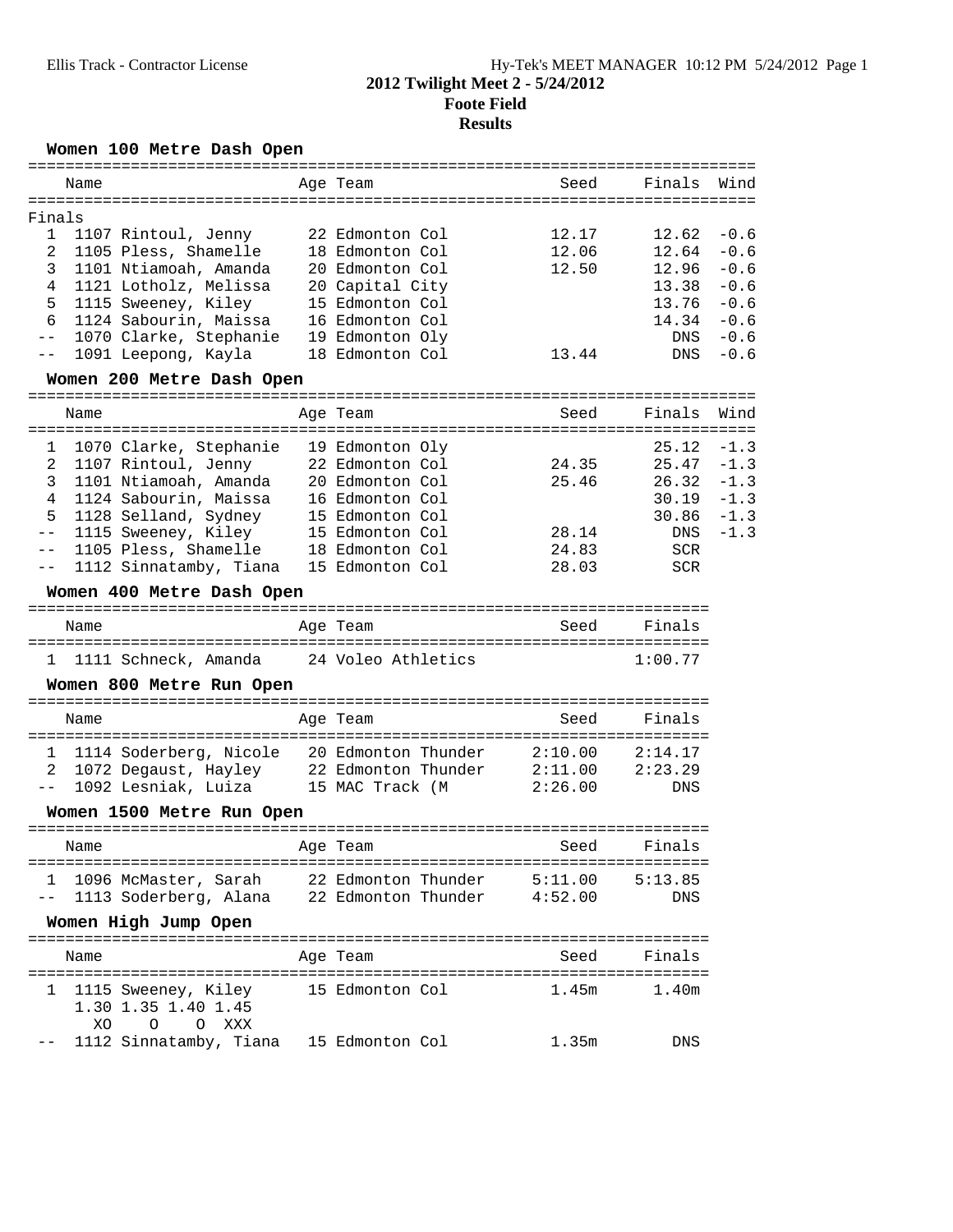## **Women Long Jump Open**

|              | Name                                                                                                                    | Age Team                                                                                                                         | seed Seed and Seed and Seed and Seed and Seed and Security Articles and Security Articles and Security Article | Finals Wind    |                                                      |
|--------------|-------------------------------------------------------------------------------------------------------------------------|----------------------------------------------------------------------------------------------------------------------------------|----------------------------------------------------------------------------------------------------------------|----------------|------------------------------------------------------|
| $\mathbf{1}$ |                                                                                                                         | 1092 Lesniak, Luiza 15 MAC Track (M<br>4.41m(NWI) 4.33m(NWI) 4.45m(NWI) 4.37m(NWI) 4.22m(NWI) 4.06m(NWI)                         | 4.89m                                                                                                          | 4.45m          | NWI                                                  |
| 2            | 1124 Sabourin, Maissa 16 Edmonton Col<br>FOUL                                                                           | FOUL 3.85m(NWI) 3.92m(NWI) FOUL FOUL                                                                                             |                                                                                                                | 3.92m          | NWI                                                  |
| 3            | 1064 Amerongen, Loretta 59 U OF A Athle                                                                                 | 3.42m(NWI) 3.30m(NWI) 3.45m(NWI) 3.40m(NWI) FOUL FOUL                                                                            |                                                                                                                | 3.45m          | NWI                                                  |
| $ -$         | 1081 Hildenbrandt, Lean 25 Capital City<br>Women Triple Jump Open                                                       |                                                                                                                                  |                                                                                                                | DNS            | NWI                                                  |
|              |                                                                                                                         |                                                                                                                                  |                                                                                                                |                |                                                      |
|              | Name                                                                                                                    | Age Team                                                                                                                         | Seed                                                                                                           | Finals         | Wind                                                 |
|              |                                                                                                                         | 1 1117 Wilkes, Courtney 23 Unattached Alberta<br>10.90m(1.4) 11.01m(0.5) 11.36m(2.8) 11.36m(0.9) FOUL 11.30m(0.5)                |                                                                                                                | 11.36m         | 2.8                                                  |
| 2            | 1121 Lotholz, Melissa 20 Capital City                                                                                   |                                                                                                                                  |                                                                                                                | 10.17m         | 1.5                                                  |
| 3            | $9.60m(0.3) 10.17m(1.5)$ FOUL<br>1081 Hildenbrandt, Lean 25 Capital City                                                | FOUL                                                                                                                             | $10.03m(0.4)$ 9.93m(1.0)                                                                                       | 10.12m         | 1.2                                                  |
|              | 1064 Amerongen, Loretta 59 U OF A Athle                                                                                 | $9.56m(+0.0) \text{ FOUL} \hspace{1.5cm} \text{FOUL} \hspace{1.5cm} \text{FOUL} \hspace{1.5cm} 9.96m(+0.0) \text{ } 10.12m(1.2)$ |                                                                                                                | DNS            | NWI                                                  |
|              | Women Hammer Throw Open                                                                                                 |                                                                                                                                  |                                                                                                                |                |                                                      |
|              | Name                                                                                                                    | Age Team                                                                                                                         | Seed                                                                                                           | Finals         |                                                      |
|              |                                                                                                                         |                                                                                                                                  |                                                                                                                |                |                                                      |
|              | FOUL 58.80m FOUL FOUL 58.50m FOUL                                                                                       | 1 1090 Larose, Annie 23 Unattached Alberta                                                                                       |                                                                                                                | 58.80m         |                                                      |
| 2            | 1080 Heshka-Wolf, Ciera 21 U of Alberta<br>FOUL FOUL 49.37m FOUL FOUL FOUL                                              |                                                                                                                                  |                                                                                                                | 49.37m         |                                                      |
| 3            | 1074 Fedorus, Jaclyn 24 Capital City<br>40.66m FOUL 39.20m FOUL FOUL 39.00m                                             |                                                                                                                                  |                                                                                                                | 40.66m         |                                                      |
|              | Women Hammer Throw Open                                                                                                 |                                                                                                                                  |                                                                                                                |                |                                                      |
|              | Name                                                                                                                    | Age Team                                                                                                                         | Seed                                                                                                           | Finals         |                                                      |
| $\mathbf{1}$ |                                                                                                                         | 1090 Larose, Annie 23 Unattached Alberta 60.95m                                                                                  |                                                                                                                | 57.53m         |                                                      |
| 2            | FOUL 57.53m 56.80m 57.18m FOUL FOUL<br>1080 Heshka-Wolf, Ciera 21 U of Alberta<br>FOUL 46.82m 46.82m FOUL 47.39m 51.94m |                                                                                                                                  | 48.02m                                                                                                         | 51.94m         |                                                      |
|              | 3 1074 Fedorus, Jaclyn 24 Capital City                                                                                  |                                                                                                                                  | 37.46m                                                                                                         | 42.06m         |                                                      |
| $- -$        | 38.29m  42.06m  41.08m  FOUL  35.02m  35.86m<br>1088 Kucharchuk, Chelci 25 U of Alberta                                 |                                                                                                                                  | 44.61m                                                                                                         | DNS            |                                                      |
|              | Men 100 Metre Dash. Open                                                                                                |                                                                                                                                  |                                                                                                                |                |                                                      |
|              | Name                                                                                                                    | Age Team                                                                                                                         | Seed                                                                                                           | Finals         | Wind H#                                              |
| ı            | 1118 Williams, Benjamin                                                                                                 | 20 Unattached Alberta                                                                                                            | 10.70                                                                                                          | 10.97          | $-1.1$<br>$\overline{c}$                             |
| 2            | 1086 King-McKenzie, Mic 18 Edmonton Col                                                                                 |                                                                                                                                  | 11.00                                                                                                          | 11.24          | $-1.1$ 2                                             |
| 3<br>4       | 1103 Ohrt, Shane<br>1100 Moiba, Yembeh                                                                                  | 19 Edmonton Col<br>22 U of Alberta                                                                                               | 10.83<br>11.15                                                                                                 | 11.37<br>11.49 | $-1.1$<br>$\overline{2}$<br>$-1.1$<br>$\overline{c}$ |
| 5            | 1094 Lubuele, Sydney                                                                                                    | 19 Capital City                                                                                                                  |                                                                                                                | 11.69          | $\overline{2}$<br>$-1.1$                             |
| $ -$         | 1122 Sonuga, Olukayode                                                                                                  | 22 U of Alberta                                                                                                                  |                                                                                                                | DNS            | NWI<br>1                                             |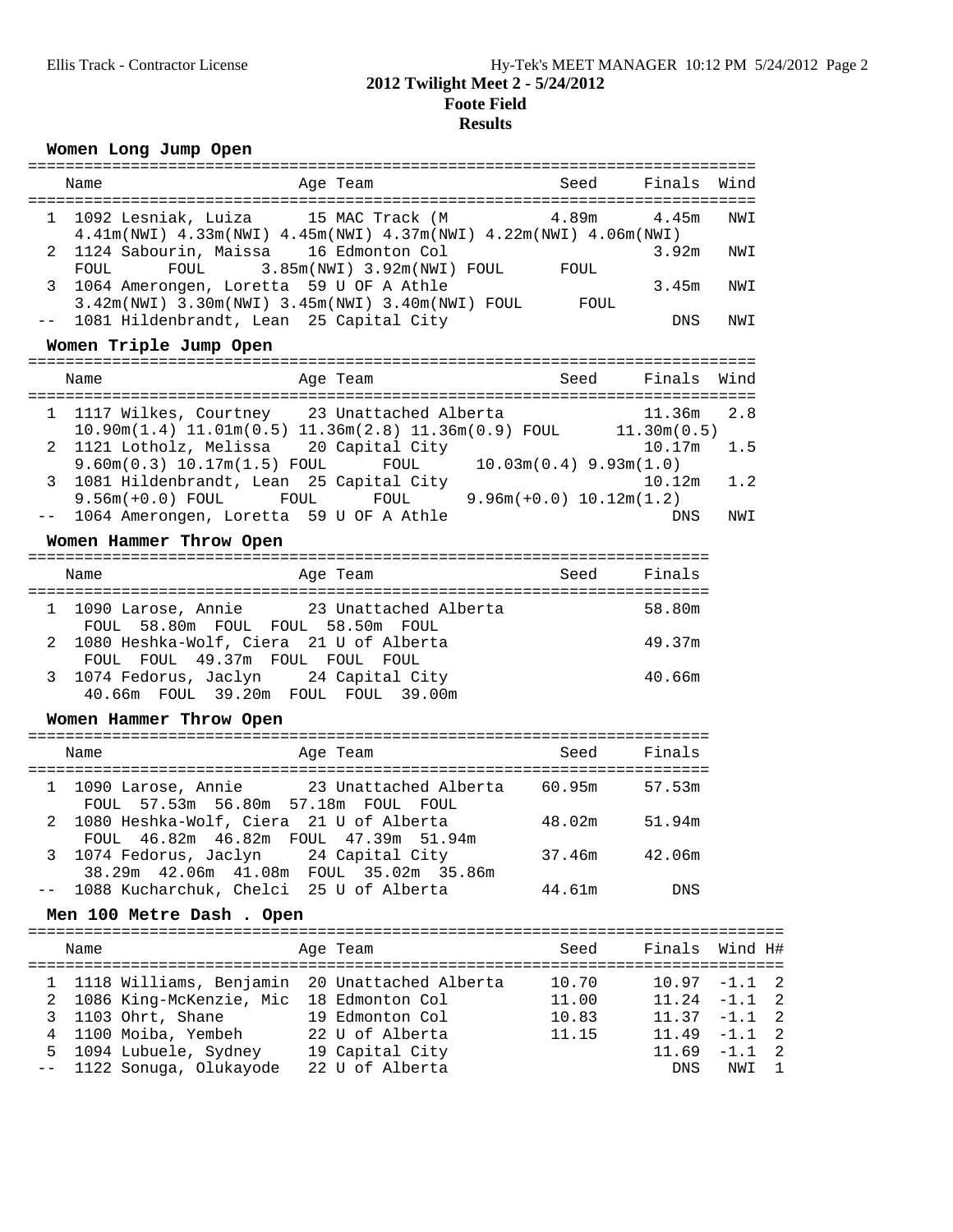### **2012 Twilight Meet 2 - 5/24/2012**

**Foote Field**

**Results**

#### **....Men 100 Metre Dash . Open**

| -- 1093 LI, Paul                     | 16 Edmonton Roy     | 11.50 | <b>DNS</b> | NWI 1 |              |
|--------------------------------------|---------------------|-------|------------|-------|--------------|
| -- 1109 Schempp, Kyle                | 17 Edmonton Col     | 12.33 | <b>DNS</b> | NWI   | $\mathbf{1}$ |
| -- 1068 Bubelenyi, Daniel            | 15 Edmonton Roy     | 12.00 | DNS        | NWI   | $\mathbf{1}$ |
| -- 1089 Lai, Andy                    | 19 Edmonton Roy     | 11.60 | <b>DNS</b> | NWI   | $\mathbf{1}$ |
| -- 1095 Luo, Jason                   | 17 Edmonton Roy     | 11.40 | <b>DNS</b> | NWI   | - 1          |
| -- 1116 Wang, Jason                  | 17 Edmonton Roy     | 11.50 | DNS        | NWI   | $\mathbf{1}$ |
| -- 1108 Rolle, Thomas Anto           | 31 U OF A Athle     | 10.86 | SCR        |       |              |
| -- 1106 Reddy, Julian                | 24 Legacy Athletics | 10.64 | <b>SCR</b> |       |              |
| -- 1120 Zhang, David 16 Edmonton Roy |                     | 11.40 | SCR        |       |              |
| -- 1078 Hartling, Dylan              | 18 Edmonton Col     | 11.37 | <b>SCR</b> |       |              |

#### **Men 200 Metre Dash Open**

|              | Name |                         | Age Team              | Seed  | Finals     | Wind H#  |                          |
|--------------|------|-------------------------|-----------------------|-------|------------|----------|--------------------------|
| $\mathbf{1}$ |      | 1118 Williams, Benjamin | 20 Unattached Alberta | 21.92 | 22.08      | $-1.0$ 2 |                          |
| 2            |      | 1086 King-McKenzie, Mic | 18 Edmonton Col       | 22.00 | 22.16      | $-1.0$ 2 |                          |
| 3            |      | 1103 Ohrt, Shane        | 19 Edmonton Col       | 21.66 | 22.79      | $-1.0$ 2 |                          |
| 4            |      | 1127 Kujabi, Momodou    | 19 Capital City       |       | 23.55      | $-1.0$ 2 |                          |
| 5.           |      | 1099 Mintz, Bruce       | 66 Edmonton Masters   | 29.00 | 30.71      | $-1.0$ 2 |                          |
|              |      | 1109 Schempp, Kyle      | 17 Edmonton Col       | 23.98 | DNS        | NWI      | $\overline{\phantom{0}}$ |
| $- -$        |      | 1078 Hartling, Dylan    | 18 Edmonton Col       | 23.91 | DNS        | NWI      | 1                        |
|              |      | 1068 Bubelenyi, Daniel  | 15 Edmonton Roy       | 23.50 | DNS        | $-1.0$   | -2                       |
|              |      | 1093 LI, Paul           | 16 Edmonton Roy       | 24.20 | DNS        | NWI      | -1                       |
|              |      | 1120 Zhang, David       | 16 Edmonton Roy       | 23.80 | DNS        | NWI      | $\mathbf{1}$             |
|              |      | 1116 Wang, Jason        | 17 Edmonton Roy       | 24.00 | DNS        | NWI      | -1                       |
|              |      | 1108 Rolle, Thomas Anto | 31 U OF A Athle       | 22.53 | DNS        | NWI      | -1                       |
|              |      | -- 1106 Reddy, Julian   | 24 Legacy Athletics   | 21.44 | <b>SCR</b> |          |                          |

### **Men 400 Metre Dash Open**

========================================================================= WorldOutdoor: } 43.18 Can. Outdoor: \$ 45.52 Prov.Outdoor: ! 46.05 Name Name Age Team Seed Finals ========================================================================= 1 1129 Ilkiw, Kristofor 19 Edmonton Col 51.44 2 1076 Gaertner, Christop 21 Edmonton Col 52.92 52.58 -- 1126 Home, Mitchell 20 Capital City DNF -- 1097 Miletic, Goran 23 Edmonton Thunder 49.70 SCR

#### **Men 800 Metre Run Open**

|  | Name |                          |  | Age Team              | Seed    | Finals  |  |  |
|--|------|--------------------------|--|-----------------------|---------|---------|--|--|
|  |      |                          |  |                       |         |         |  |  |
|  |      | 1 1104 Ostapowich, Jaden |  | 23 Edmonton Thunder   | 1:49.00 | 1:55.16 |  |  |
|  |      | 2 1077 Hacking, Donovan  |  | 20 Edmonton Thunder   | 1:57.00 | 2:00.64 |  |  |
|  |      | 3 1073 Falk, David       |  | 24 Edmonton Thunder   | 1:58.00 | 2:01.19 |  |  |
|  |      | 4 1123 Kornelsen, Kevin  |  | 50 Unattached Alberta | 2:18.00 | 2:25.14 |  |  |
|  |      | -- 1129 Ilkiw, Kristofor |  | 19 Edmonton Col       | 1:57.89 | SCR     |  |  |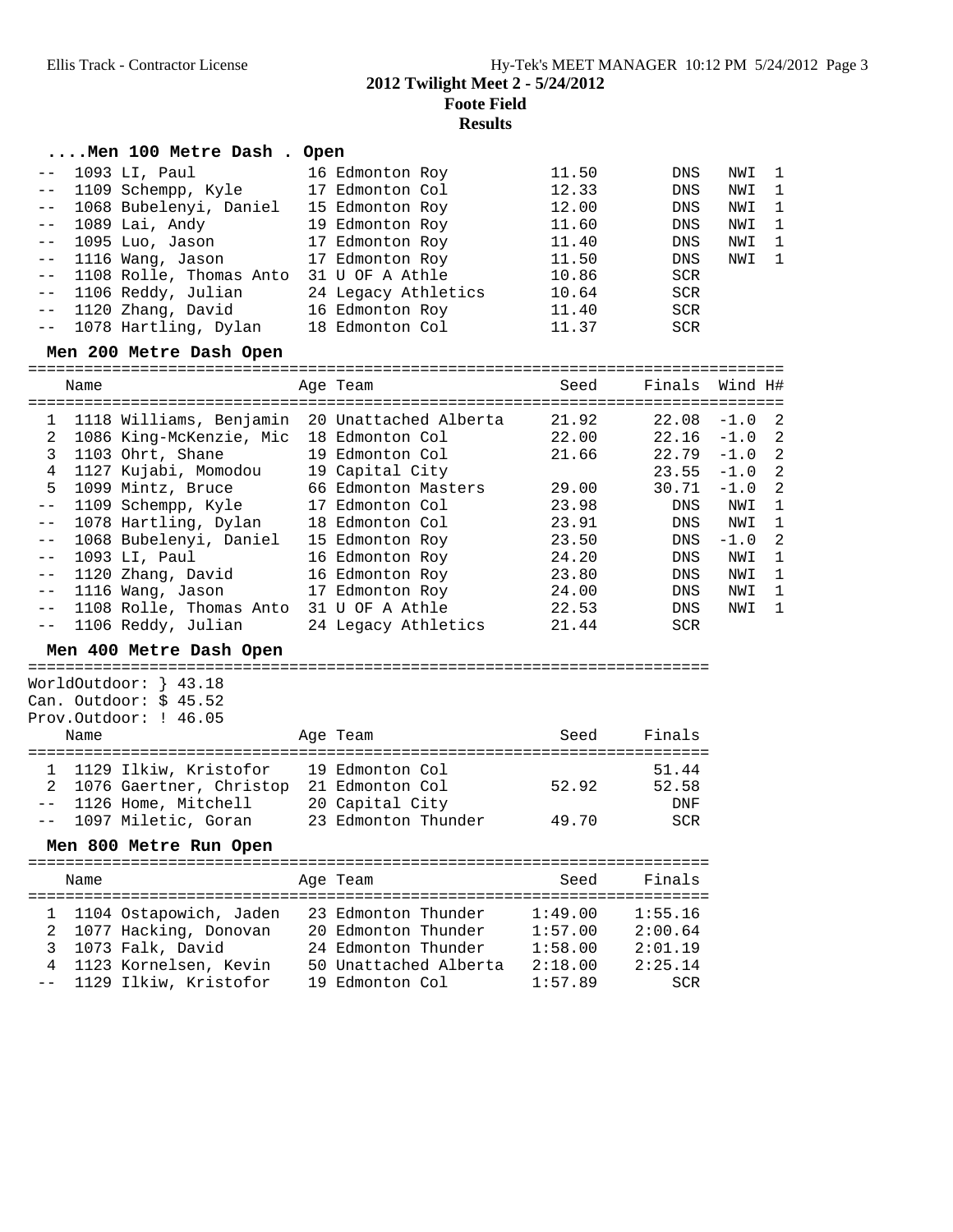# **Men 400 Metre Hurdles Open**

| Name                                                                                                                                                                                                                         | Age Team                                                       | Seed Finals      |              |            |
|------------------------------------------------------------------------------------------------------------------------------------------------------------------------------------------------------------------------------|----------------------------------------------------------------|------------------|--------------|------------|
| 1 1065 Arychuk, Stephen 19 Edmonton Col 55.84 55.92<br>-- 1079 Hayes, Clayton 24 Capital City 55.28 DNF<br>Men Long Jump Open                                                                                                |                                                                |                  | DNS          |            |
| Name                                                                                                                                                                                                                         | Age Team                                                       | Seed Finals      |              | Wind       |
| 1 1094 Lubuele, Sydney 19 Capital City<br>$5.48$ m(NWI) $5.71$ m(NWI) FOUL $5.20$ m(NWI) $5.89$ m(NWI) $5.91$ m(NWI)<br>2 1110 Schmidt, Wyatt 16 Edmonton Col 5.44m 5.27m<br>FOUL 5.27m(NWI) 5.05m(NWI) FOUL 5.11m(NWI) FOUL |                                                                |                  | 5.91m        | NWI<br>NWI |
| Men Triple Jump Open                                                                                                                                                                                                         |                                                                |                  |              |            |
| Name                                                                                                                                                                                                                         | Age Team                                                       | Seed Finals Wind |              |            |
| 1085 Karidio, Ismail 20 Capital City<br>FOUL<br>1069 Castillo, Diego 20 Capital City<br>FOUL                                                                                                                                 | FOUL FOUL FOUL FOUL FOUL FOUL<br>FOUL FOUL FOUL FOUL FOUL FOUL |                  | FOUL<br>FOUL |            |
| Men Shot Put 7.26 kg Open                                                                                                                                                                                                    |                                                                |                  |              |            |
| Name                                                                                                                                                                                                                         | Age Team                                                       |                  | Seed Finals  |            |
| -- 1075 Froese, Jonathon 19 Capital City<br>-- 1119 Wilson, Kier 41 Unattached Alberta                                                                                                                                       |                                                                |                  | DNS<br>DNS   |            |
| Men Hammer Throw Open                                                                                                                                                                                                        |                                                                |                  |              |            |
| Name                                                                                                                                                                                                                         | Age Team                                                       |                  | Seed Finals  |            |
| 1 1119 Wilson, Kier 41 Unattached Alberta<br>39.58m  40.78m  39.42m  FOUL  38.39m  FOUL                                                                                                                                      |                                                                |                  | 40.78m       |            |
| Men Hammer Throw Open                                                                                                                                                                                                        |                                                                |                  |              |            |
| Name                                                                                                                                                                                                                         | Age Team                                                       | Seed Finals      |              |            |
| 1 1119 Wilson, Kier and Unattached Alberta and 40.92m<br>FOUL 39.92m FOUL 40.92m 39.35m 39.61m                                                                                                                               |                                                                |                  |              |            |
| Men Javelin Throw 800 g Open                                                                                                                                                                                                 |                                                                |                  |              |            |
| WorldOutdoor: } 98.48m<br>Can. Outdoor: $$79.52m$<br>Prov.Outdoor: ! 71.22m<br>Name                                                                                                                                          | Age Team                                                       | Seed             | Finals       |            |
| 1 1119 Wilson, Kier 41 Unattached Alberta 48.14m                                                                                                                                                                             |                                                                |                  | 42.57m       |            |
| 42.44m  40.78m  42.52m  42.57m  FOUL  42.57m                                                                                                                                                                                 |                                                                |                  |              |            |